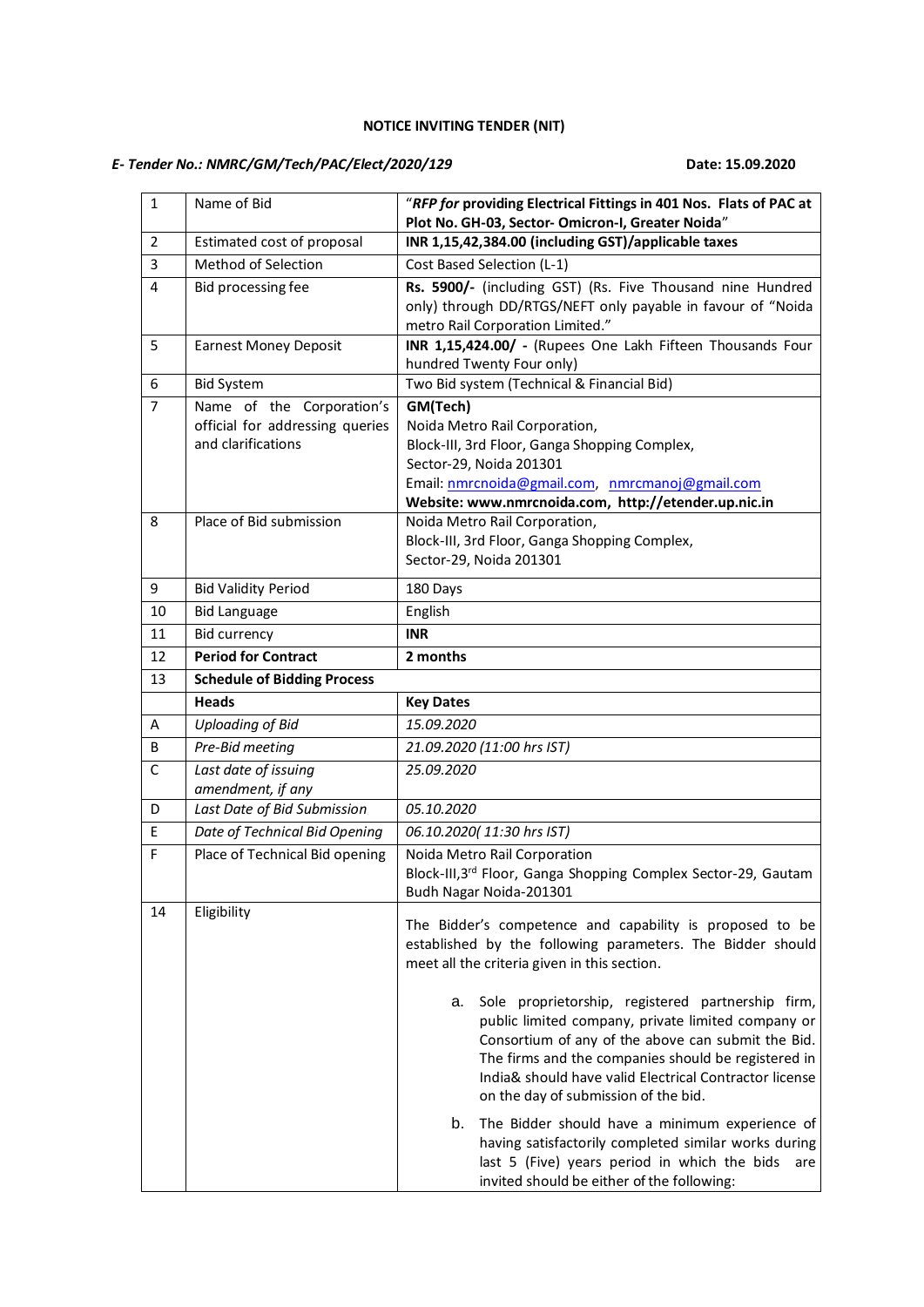|    |                    | i. One similar completed work costing not less than<br>the<br>equal<br>amount<br>to<br>Rs. 92.34 Lakhs (Rupees Ninety Two<br>Lakhs<br>Thirty Four thousand only) or<br>ii. Two similar completed works each costing not less<br>than<br>the<br>amount<br>equal<br>to<br>Rs. 57.71 lakhs (Rupees Fifty Seven Lakhs<br>Seventy One thousand only) or<br>iii. Three similar completed works each costing not<br>than<br>the<br>less<br>amount<br>equal<br>to<br>Rs. 46.17 lakhs (Rupees Forty Six Lakhs                                                                                                                                                            |
|----|--------------------|-----------------------------------------------------------------------------------------------------------------------------------------------------------------------------------------------------------------------------------------------------------------------------------------------------------------------------------------------------------------------------------------------------------------------------------------------------------------------------------------------------------------------------------------------------------------------------------------------------------------------------------------------------------------|
|    |                    | <b>Seventeen Thousand only)</b><br>Similar work" for this contract shall be "Internal Electrification<br>& Wiring" in any Central Govt./ State Govt./ PSU's or any Private<br>Limited company of repute<br>In case of Consortium- Full value of the work, if done by<br>the same Consortium shall be considered. However, if<br>the qualifying work(s) were done by them in Consortium<br>having different constituents, then the value of work as<br>per their percentage participation in such Consortium<br>shall be considered. This is to be substantiated with<br>documentary evidence.                                                                   |
|    |                    | The Bidder should have minimum average annual<br>c.<br>turnover of Rs. 92.34 Lakhs (Rupees Ninety two Lakhs<br>thirty Four Thousands only) in the last 3 (three)<br>Financial<br>$(2017 - 2018,$<br>Years<br>2018-19,<br>2019-20)<br>preceding the Bid Due Date.<br>In case of Consortium - The averages annual turnover<br>of Consortium will be based on percentage<br>participation of each member.<br>Example: Let member 1 has percentage participation<br>$=$ M and Member 2 has percentage $=$ N, Let the<br>averages annual turnover of member 1 is A and that<br>of member 2 is B, then average annual turnover of<br>Consortium will be = (AM+BN/100) |
|    |                    | The Bidder should not have been blacklisted/ banned/<br>d.<br>declared ineligible for corrupt and fraudulent practices<br>by the Government of India/ any State Government/<br>Government Agency and Supreme court and contracts<br>have been terminated/ foreclosed by any company /<br>department due to non- fulfilment of Contractual<br>obligation in last 5 (five) financial years.                                                                                                                                                                                                                                                                       |
| 14 | Consortium Allowed | In case of Consortium: All Members should provide the<br>Undertaking<br><b>Yes</b>                                                                                                                                                                                                                                                                                                                                                                                                                                                                                                                                                                              |
| 15 | Account details    | For Bid Processing Fee & EMD State Bank of India (04077)<br>- Sector 18, Noida, Gautam Budh Nagar, Uttar Pradesh -201301<br>IFSC Code: SBIN0004077<br>A/c No. 37707840592<br><b>NMRC Metro Rail.</b>                                                                                                                                                                                                                                                                                                                                                                                                                                                            |